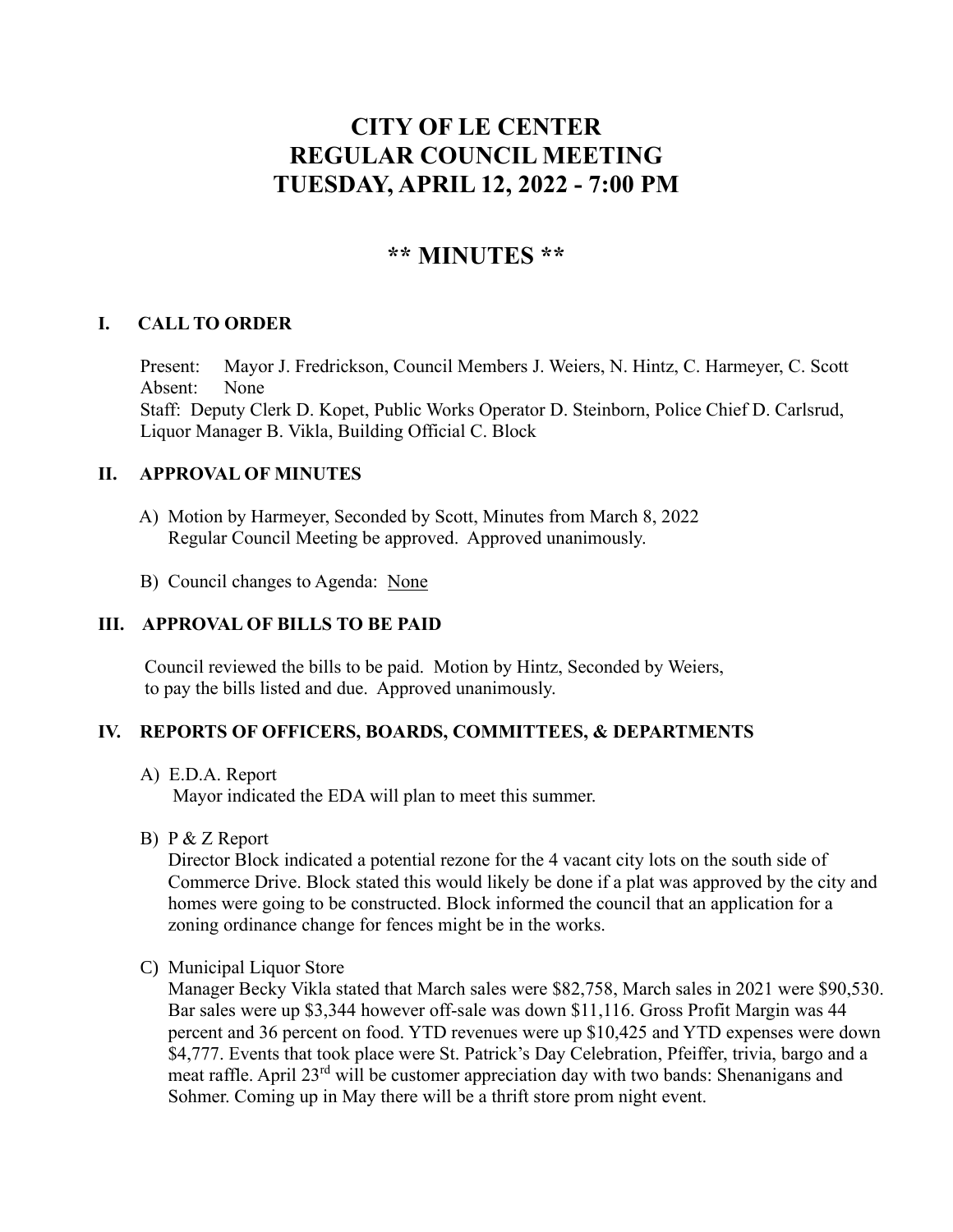#### D) Police Department

Chief Derek Carlsrud reported on the police activities for month of March: 157 calls  $\omega$  2764 miles patrolled, total calls up 25%, total miles down 6% for the year. Chief Carlsrud reported that he had two part-time openings and only one applicant applied for the position. Carlsrud indicated that he would be backgrounding the applicant that applied. Carlsrud attended the Chiefs Conference and spoke with several Police Chiefs about starting part-time wages for similar sized communities. Carlsrud said that \$20.00 and above was the average hourly rate. It was discussed that increasing the part-time hourly rate might attract more police applicants but it's a national issue getting people to become a peace officer. Officer Hernandez attended a three-day DWI course. Use of force policy is updated and approved. New radios arrived but no batteries were shipped with them, they are in short supply. Carlsrud discussed a potential new program called "Lights on Program." This would give vouchers in lieu of citations to drivers that get pulled over for a headlight/taillight out. Local repair shops could opt in and be a part of this program. The Mayor requested that a  $2<sup>nd</sup>$  Officer be scheduled to work on June  $25<sup>th</sup>$  the evening of the 125<sup>th</sup> fire dept. celebration.

E) Public Works: Water, Sewer, Refuse, Streets, Parks Departments

Public Works Operator Dan Steinborn reported:

- Streets- Potholes are being filled and sweeping is ongoing. The sweeper will be displayed at the vehicle fair next week.
- Parks- The week of April  $18<sup>th</sup>$  the fence will be installed at the North Park. Preparing the ball fields for spring sports. Bathrooms have not been open yet because of the colder weather.
- No report and water, wastewater, or refuse
- F) Bolton & Menk Engineering
	- 1) Engineer Adam Jacobs- Not Present, no report

## **V. PUBLIC FORUM**

There were no petitions, requests, or communications from the general public.

## **VI. OLD BUSINESS**

A) Darian Hunt with House of Insurance presented the League of MN Cities Insurance Trust information for 2022. There has been a decrease in property and casualty premiums overall and an appraisal of city assets is scheduled for some time this year. Workers Compensation has an increase in premiums mostly because of rate increases on public works and police personnel. Equipment breakdown coverage was explained and if there is any mechanical failure to the water and wastewater plant, city